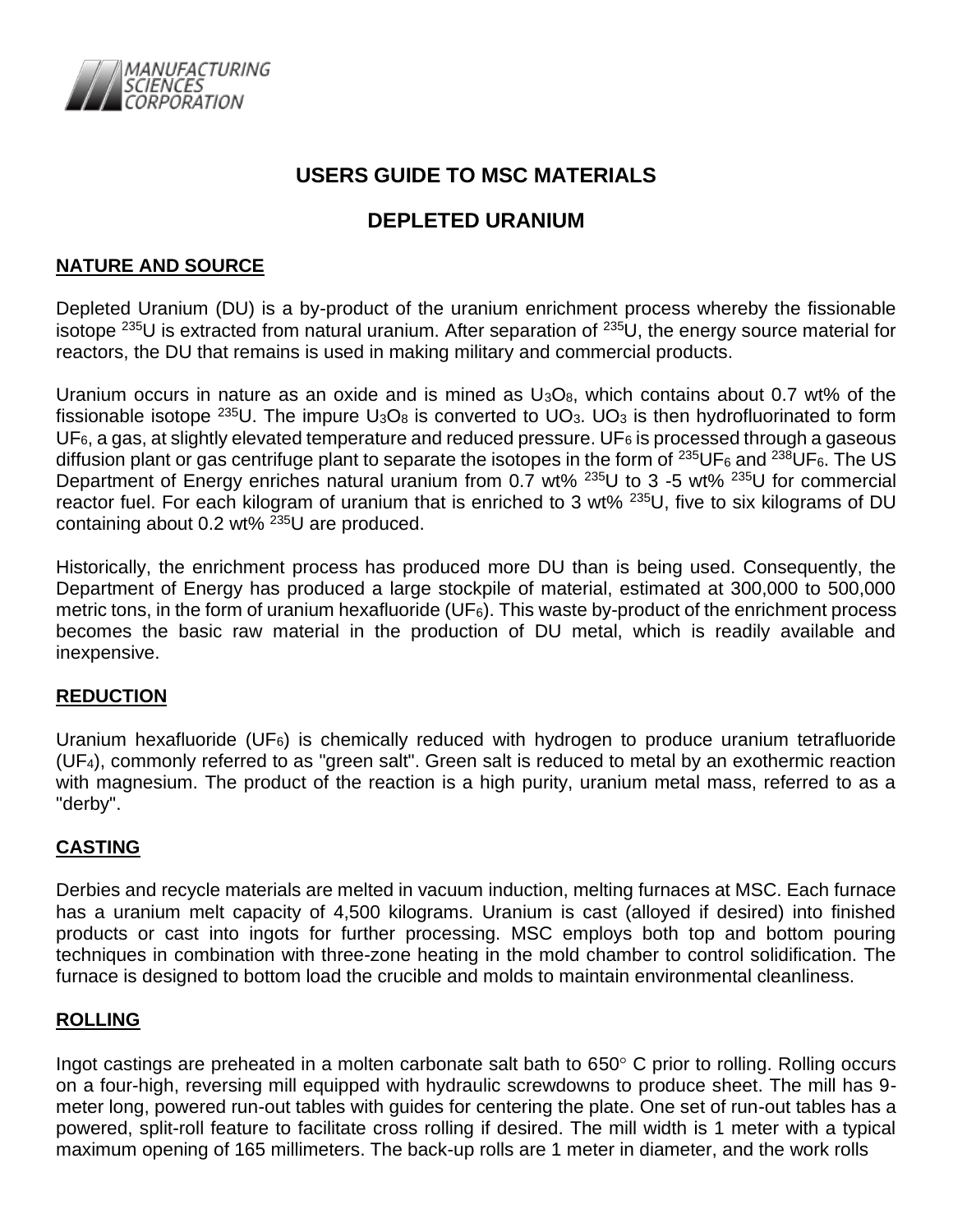

have a useful diameter between 470 and 420 millimeters. The pass schedule is controlled by computer through a servo-hydraulic, optical encoder loop that enables accurate reproduction of rolling schedules.

Rolled sheet may be rough sheared, sawed, reheated and rolled directly to final gauge. A 17-roll, 1.5 meter wide roller leveler may be used to achieve the desired flatness. The rolling schedule and subsequent heat treatment are dependent upon the texture, grain size and mechanical properties desired.

## **HEAT TREATMENT**

MSC has a variety of vacuum, heat treating furnaces. The largest is capable of a 2700-kilogram load inside a three zone, 3.6-meter long, 1.2-meter wide hot zone. The maximum temperature is 1000 $^{\circ}$  C with a vacuum level typically below 5 x 10<sup>-2</sup> torr. The computer controls allow for a wide range of thermovacuum cycles that take advantage of the inert, gas quenching system integral to the furnace.

## **FABRICATION**

Depleted uranium plate and sheet are precision sheared, punched and/or machined to final dimension on computer, numerically controlled machines. Fabrications are inspected with digital gages, templates and/or coordinate measuring machines. Typical tolerances are shown in the table below.

| Sheet flatness            | $+/- 0.25$ mm per 1000 cm <sup>2</sup>   |
|---------------------------|------------------------------------------|
| Shearing                  | l+/- 0.25 mm                             |
| Punching                  | $\left  + \right $ 0.18-mm true position |
| Lathe turning and Milling | $\pm$ /- 0.05 mm                         |

Formed parts can be pressed to net or near-net shape under a 100-tonne or 300-tonne hydraulic press.

### **ASSEMBLY**

Uranium products may be coated or clad to protect the surfaces and reduce exposure to personnel involved with subsequent handling in the field or to comply with regulatory requirements. Various coating materials such as acrylic paint, zinc, and nickel may be applied.

### **PROPERTIES**

| <b>Crystal Structure:</b> | Orthorhombic (alpha)        |  |  |
|---------------------------|-----------------------------|--|--|
|                           | Complex Tetragonal (beta)   |  |  |
|                           | Body-Centered Cubic (gamma) |  |  |
| Atomic Weight:            | 92                          |  |  |
| Density:                  | 19.0 $q/cc$ (pure)          |  |  |
| <b>Melting Point:</b>     | 1130C                       |  |  |
|                           |                             |  |  |

**Representative Properties of DU Sheet\***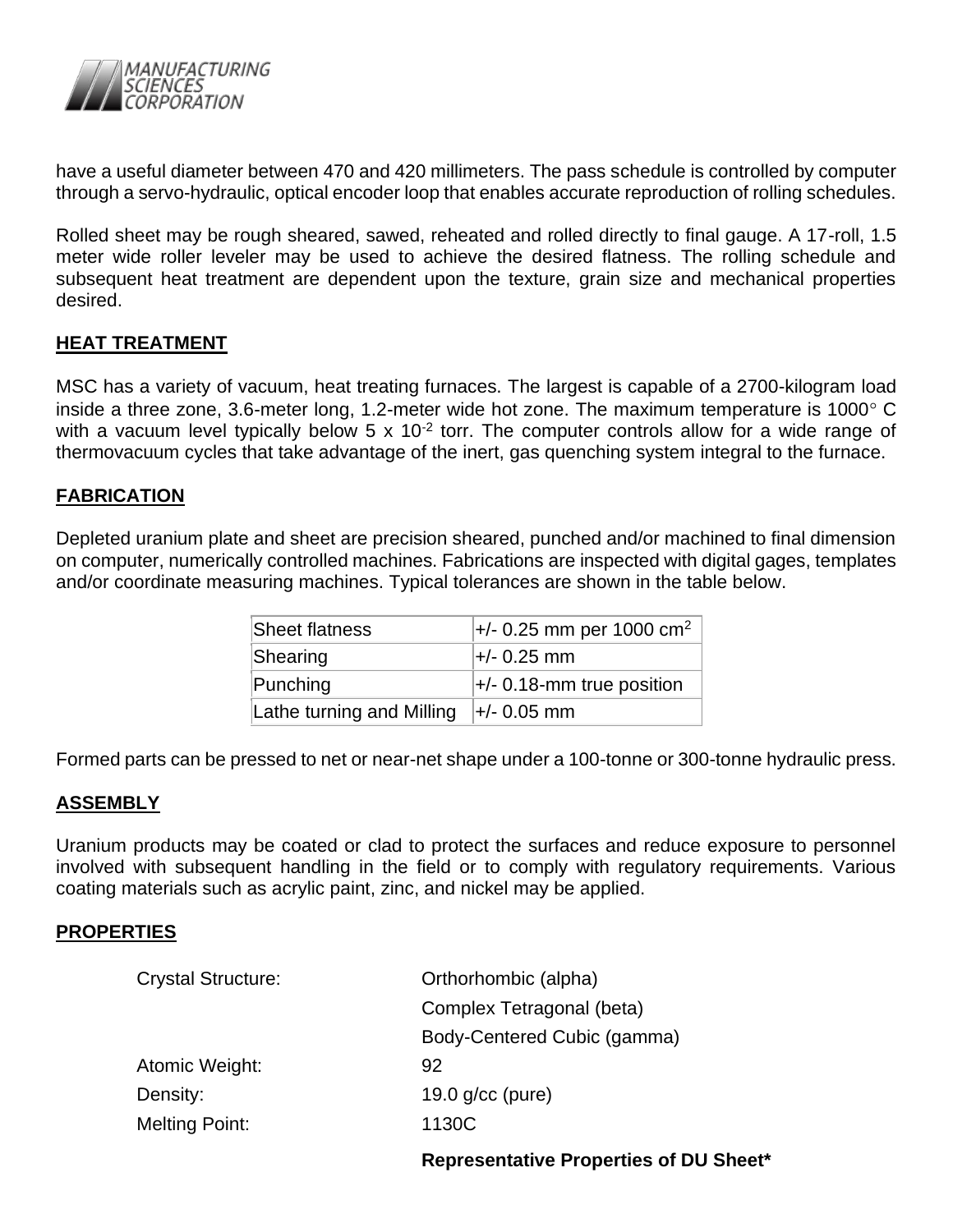

|                                                                        | <u>Pure</u>                                                                                                     | U3/4%Ti   | U2%Nb                            | <b>U6%Nb</b> |  |
|------------------------------------------------------------------------|-----------------------------------------------------------------------------------------------------------------|-----------|----------------------------------|--------------|--|
| Ultimate ksi (Mpa):                                                    | 110 (758)                                                                                                       |           | 225 (1551) 212 (1462)            | 120 (827)    |  |
| Yield ksi (Mpa):                                                       | 60 (414)                                                                                                        | 140 (965) | 150 (1034)                       | 25 (172)     |  |
| Elongation (%):                                                        | 20                                                                                                              | 18        | 18                               | 32           |  |
| Reduction in Area (%):                                                 | 30                                                                                                              | 30        | 42                               | 38           |  |
| Hardness (Rc):                                                         | 21                                                                                                              | 45        | 47                               | 10           |  |
| Toughness ksi• in <sup>1/2</sup> (MPa• m <sup>1/2)</sup> :             | 28 (31)                                                                                                         |           | 34 (37.4) 44 (48.4)              | 43 (47)      |  |
| Density $lb/in^3$ (gm/cm <sup>3</sup> ):                               |                                                                                                                 |           | 0.68(19.0) 0.67(18.6) 0.64(17.8) | 0.62(17.3)   |  |
| Elastic Mod. ksix1000 (Gpa):                                           | 20 (138)                                                                                                        |           | 20 (138)                         |              |  |
|                                                                        | Note: Properties depend strongly on<br>processing history and can be tailored to meet<br>specific requirements. |           |                                  |              |  |
| <b>Mechanical Behavior:</b>                                            | See Reference 4, available upon request.                                                                        |           |                                  |              |  |
| <b>Mass Attenuation and Energy-</b><br><b>Absorption Coefficients:</b> | See References 5 and 6, excerpts attached.                                                                      |           |                                  |              |  |
| Thermal Expansion:                                                     | See References 7, 9, and 10, excerpts of<br>Reference 7 attached. Others available upon<br>request.             |           |                                  |              |  |
| Coatings (Zinc):                                                       | See Reference 11, available upon request.                                                                       |           |                                  |              |  |
| <b>Material Safety Data:</b>                                           | See Material Safety Data Sheet.                                                                                 |           |                                  |              |  |
| <b>Radioactive Materials License:</b>                                  | Available upon request.                                                                                         |           |                                  |              |  |

### **APPLICATIONS**

Depleted uranium is used in applications where its combination of high density, fabricability, relatively good mechanical properties and availability give it an advantage over other materials. There are several commercial and military non-nuclear uses of depleted uranium:

> COMMERCIAL: Calorimeters/Detectors, Radiation Shielding, Counterweights, Flywheels, and Sinker Bars

> MILITARY: Kinetic Energy Penetrators, Shape Charge Liners and Explosively Formed Penetrator Lenses, Armor

**Calorimeters/Detectors:** DU sheet is in wide-scale use as an absorber material in high-energy physics research at large accelerator laboratories. The high atomic number and density of DU presents a large number of atoms per unit volume to interact with the particles emerging from collisions in these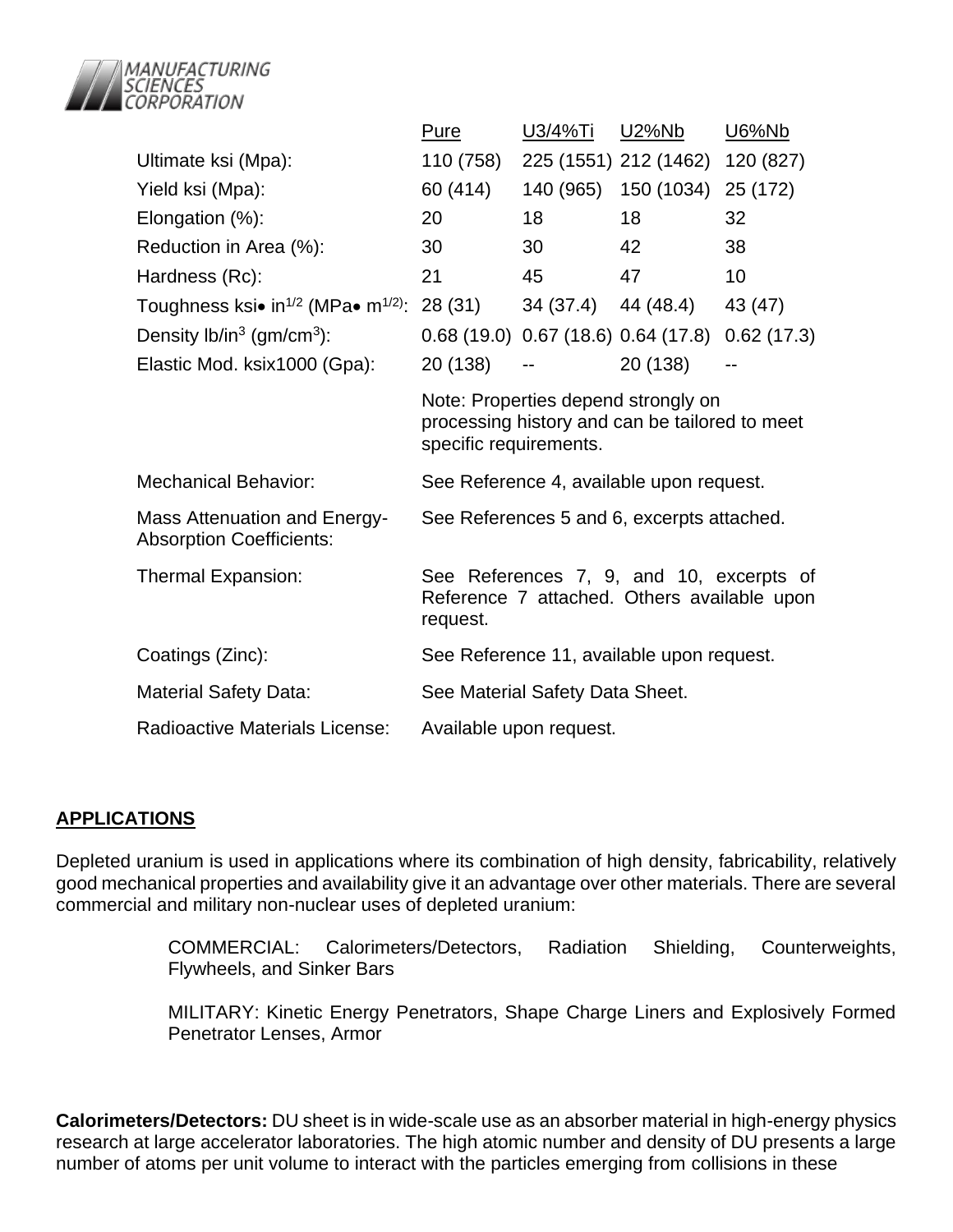

detectors. Also the slight background radiation from DU enables insitu calibration of the electronic read out devices within such detectors, thereby improving the accuracy of measurement.

**Radiation Shielding:** Containers made of DU are used to transport highly radioactive, spent fuel elements and radioactive isotopes for medical and industrial applications. In addition, DU is used as shields in medical equipment for radiation therapy.

**Counterweights:** Counterweights made of DU are used in aerodynamic, control devices of airplanes, missiles and helicopters.

**Miscellaneous:** Flywheels have been made of DU for large, inertial, energy-storage devices and as sinker bars for oil well logging.

**Kinetic Energy Penetrators:** Kinetic energy penetrators are made of DU because of its high density, fabricability, pyrophoricity, availability and low cost compared to other heavy metals.

**Shape Charge Liners and Explosively Formed Penetrators Lenses:** Depleted uranium SCLs and EFP lenses are under investigation as a material for warhead applications in missiles, ammunition and submunitions.

**Armor:** The U.S. Army has revealed that depleted uranium is used as armor protection in the Abrams main battle tank.

# **LICENSING AND REGISTRATION:**

Ownership, production and use of DU are subject to state and federal regulations. Title 10, Part 40, of the Code of Federal Regulations describes the requirements for obtaining a Radioactive Materials License. Manufacturing Sciences Corporation is licensed by the State of Tennessee under authority as an Agreement State as granted by the U.S. NRC. Our license number is S-01046-L00. MSC is licensed to manufacture, store, transport and dispose of DU. MSC can assist users in obtaining general licenses if one is required.

In general, possession of more than 15 lbs. of uranium requires a license from the U.S. NRC or authorized Agreement State. However, users are exempt from this requirement for the following applications:

- 1. Uranium contained in counterweights installed in aircraft, rockets, projectiles or missiles, or stored or handled in connection with installation or removal of such counterweights when:
	- a. The counterweights are manufactured in accordance with the specifications contained in a specific license or equivalent licensing document issued by the NRC or Agreement State;
	- b. Each counterweight has been impressed with the following legend legible through any plating or other covering: "DEPLETED URANIUM";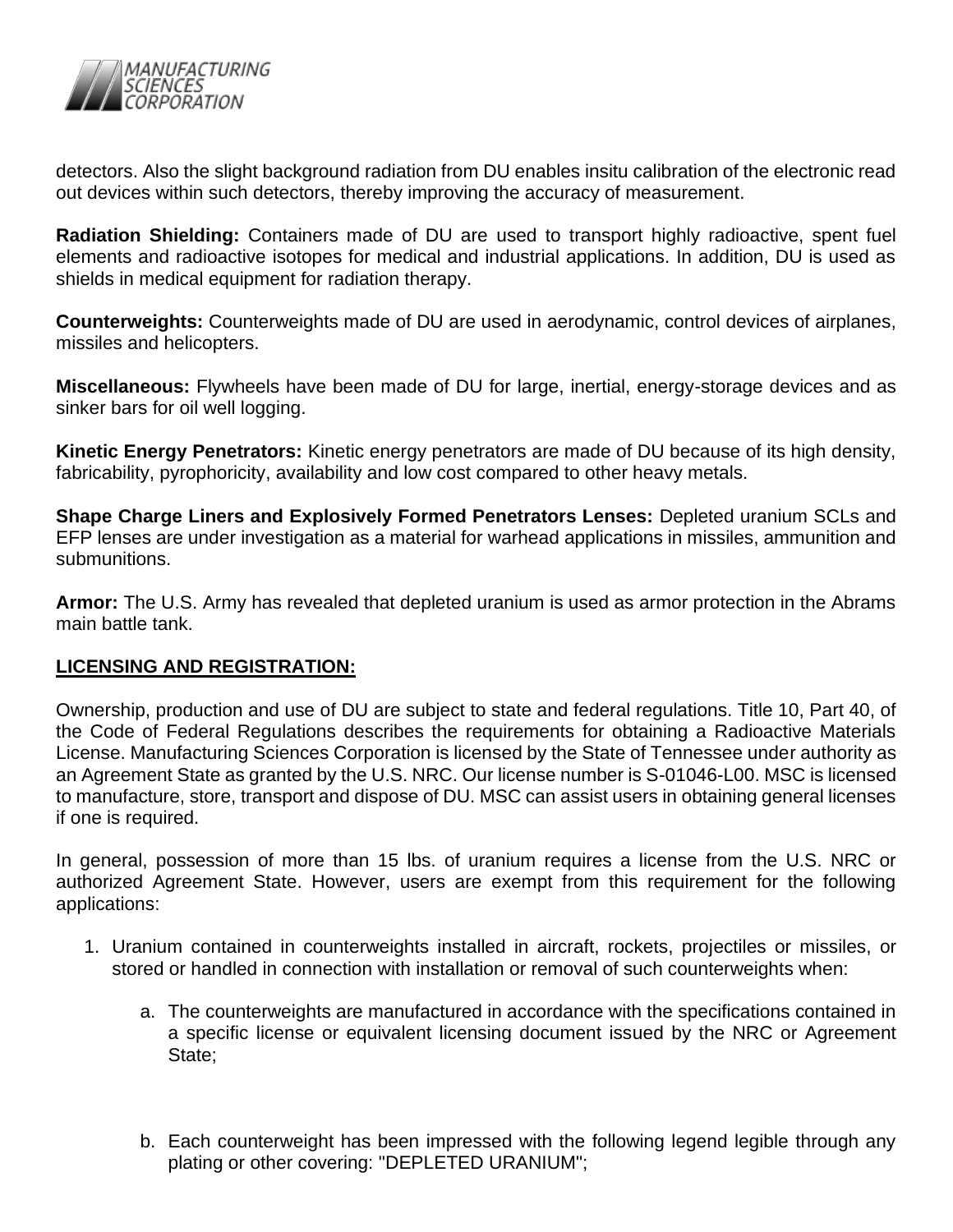

- c. Each counterweight is durably and legibly labeled or marked with the identification of manufacturer and the statement "UNAUTHORIZED ALTERATIONS PROHIBITED"; and
- d. The exemption contained in this subparagraph shall not be deemed to authorize the chemical, physical, or metallurgical treatment or processing of any such counterweights other than repair or restoration of any plating or other covering.
- 2. Uranium used as shielding constituting part of any shipping container which is conspicuously and legibly impressed with the legend "CAUTION - RADIOACTIVE SHIELDING - URANIUM" and which is encased in mild steel or equally fire resistant metal of minimum wall thickness of 1/8 inch.
- 3. Uranium contained in detector heads for use in fire detection units, provided that each detector head contains no more than 0.005 microcuries of uranium.

In addition, other local, state, and federal regulations may apply and should be checked prior to possession or use of uranium.

# **HEALTH EFFECTS**

There are three properties of the metal which require special precautions during fabrication and use:

- Radioactivity
- Toxicity
- **Pyrophoricity**

**Radiation:** Depleted uranium is a low specific activity (LSA) material. The radiation from DU is primarily non-penetrating; that is, it is very easy to shield so that it has little or no effect on people who handle it. In fact, DU is used as shielding for radioactive material.

Depleted uranium emits three types of radiation - alpha, beta, and gamma. While alpha radiation is insignificant as an external radiation hazard (skin stops alpha particles), it becomes a problem if inhaled or ingested. Once in the body, alpha rays, because of their short range and high ionization, are potentially more hazardous than beta or gamma radiation.

The permissible limits for radiation exposure are designated in Title 10, Part 20, Code of Federal Regulations. The limits are equivalent to an average of 100 mRem of exposure to whole body radiation per week and 625 mRem to the hands or feet. Operating experience using film badges and ring dosimeters indicate that persons working with DU receive very low levels of exposure to radiation compared to the permissible limits.

The greatest problem working with DU comes from finely divided airborne particles that can result from some manufacturing operations such as machining and grinding. It is essential to provide machine ventilation, area ventilation and special filtering equipment to protect workers from radioactive dust and particles that could be inhaled or ingested into the body where radiation may affect body organs. Machines are enclosed and ventilated, and air monitoring and frequent urinalysis are conducted to ensure controls are effective.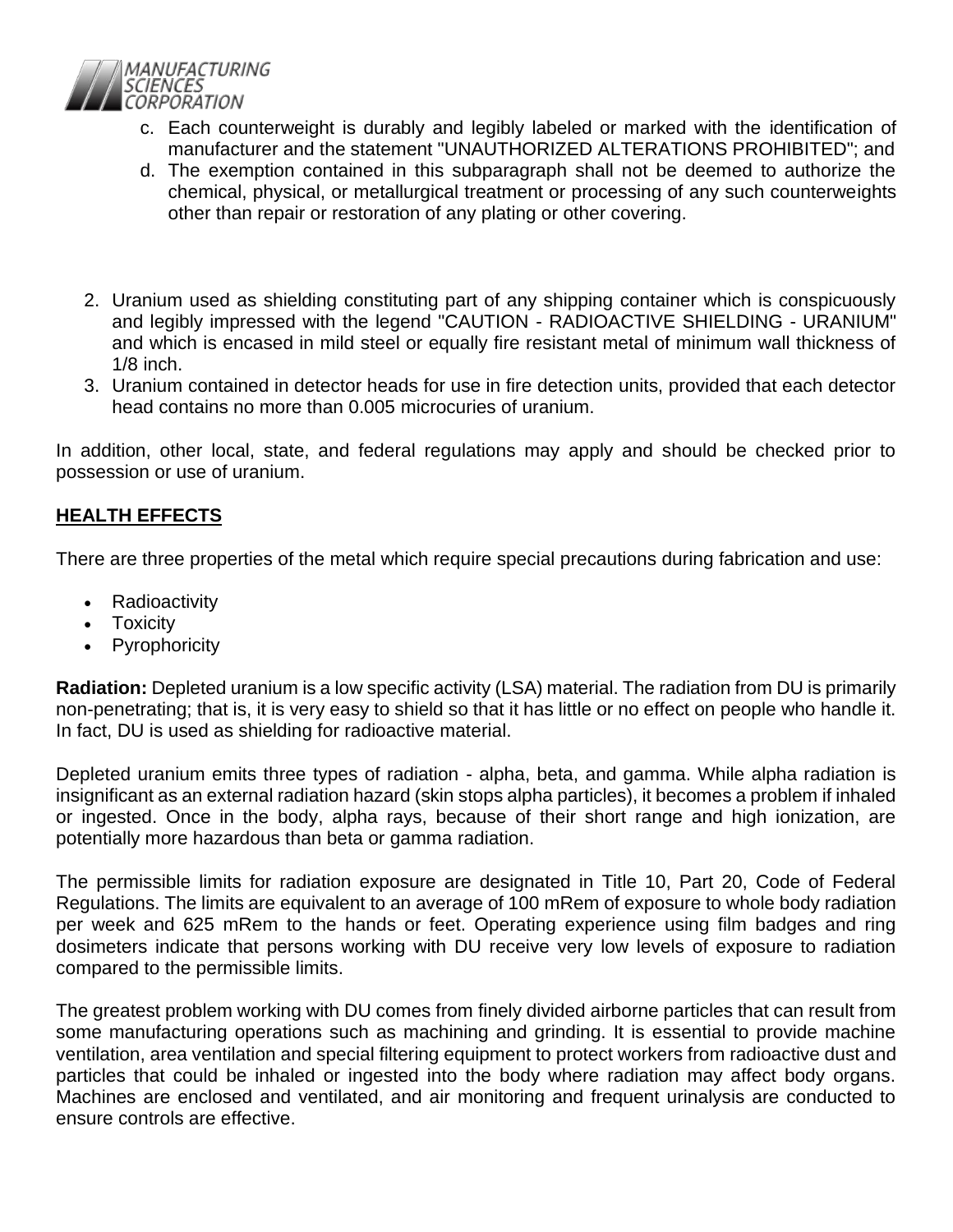

**Toxicity:** Depleted uranium, like lead, is a heavy metal poison that can be lethal if a sufficient amount of dust or fumes are ingested. The fact that DU is radioactive is helpful in this regard because it is much easier to detect its presence and protect against ingestion than it is for other non-radioactive, heavy metals like lead, tungsten or tantalum.

**Pyrophoricity:** A pyrophoric metal is one that oxidizes rapidly, that is, can "burn" in air. DU becomes pyrophoric only when finely divided. Because pyrophoric reactions take place at the surface of the metal, surface condition and the amount of exposed surface area are critical. Solid metal oxidizes slowly. A smoothly machined surface slowly turns to a tea color, and within a few days turns black.

Machine turnings, particularly fine turnings having literally hundreds of square meters of surface area per kilogram, may react sufficiently to generate enough heat to cause ignition if they are not kept cool under water. Grinding sludge with still larger surface area may react even under copious quantities of water.

Finely divided scrap is kept inert by storing it under water or mineral oil. Scrap prepared for shipment to disposal sites may be mixed with an inert insulation material such as sand or concrete to ensure that no reaction occurs during transport.

Fires are extinguished by cooling the uranium and by restricting access of oxygen to the uranium by covering it with graphite powder or with a dry powdered chemical extinguisher. Water should never be used on uranium fires. Water reacts with the hot metal and generates hydrogen, which exacerbates combustion.

# **REFERENCES**

- 1. "Standards for the Protection Against Radiation," Code of Federal Regulations, 10CFR20.
- 2. Radiological Health Handbook, U.S. Department HEW, U.S. Government Printing Office, January 1970.
- 3. P. Loewenstein, "Industrial Uses of Depleted Uranium," Metals Handbook Properties and Selection, Volume 3, Ninth Edition, American Society for Metals, pp. 773-780.
- 4. K. H. Eckelmeyer and F. J., Zanner, The Effect of Aging on the Mechanical Behaviors of U-.75wt%Ti and U-2wt%Mo, November 1975.
- 5. J. H. Hubbell, Photon Mass Attenuation and Energy-absorption Coefficients from 1KeV to 20 MeV, Center for Radiation Research, National Bureau of Standards, Washington, D.C., July 1981
- 6. Photon Cross Sections, Attenuation Coefficients and Energy Absorption Coefficients from 10KeV to 100 GeV, U.S. Department of Commerce, National Bureau of Standards, NSRDS-NDS 29.
- 7. Y. S. Touloukain, R. K. Kirby, R. E. Taylor, and P. D. Desai, Thermophysical Properties of Matter, Volume 12, IFI/Plenum, New York-Washington.
- 8. L. T. Lloyd and C. S. Barrett, "Thermal Expansion of Alpha Uranium," Journal of Nuclear Materials 18 (1966), North-Holland Publishing Co. Amsterdam, May 1965.
- 9. M. W. Poore and K. F. Kesterson, "Thermal-Expansion Measurements on Uranium 0.8% Titanium Alloy," Report No. Y/DL-629, Union Carbide - Oak Ridge Y-12 Plant, May 3, 1979.
- 10.R. W. Logan and D. H. Wood, "Thermal Expansion of Rolled and Extruded Uranium," Journal of the Less-Common Metals, 90 (1983) 233-241, Materials Science Division, LLNL, July 20, 1982.